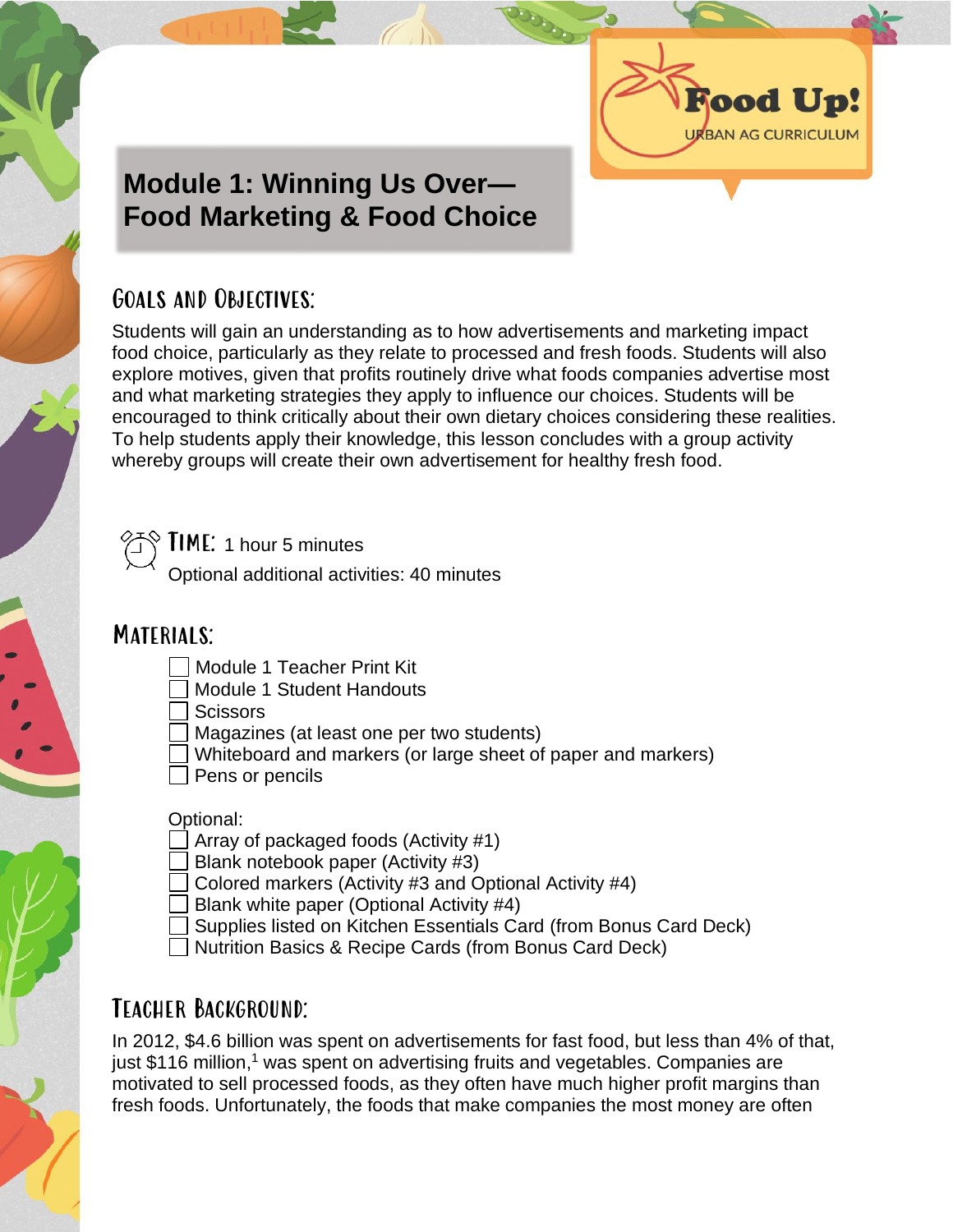the least healthy. Research shows a strong association between increased viewing of advertisements for unhealthy foods and rates of obesity in children. Children under eight years old do not discern the persuasive nature of advertisements and therefore are likely to view their claims as true. Children in the United States see an average of 4,787 television advertisements for food and beverages each year<sup>2</sup> and are influenced by the celebrities, cartoon characters, and bright colors that advertisers employ.

# Opening Discussion:

Ask your students the following questions to generate discussion on this topic and get the lesson started.

- *What do you love to eat?*
- *What influences your choices of food when you go to a grocery store?*
- *Who influences our food choices? Is it only family and friends? Are there people we don't know influencing us?*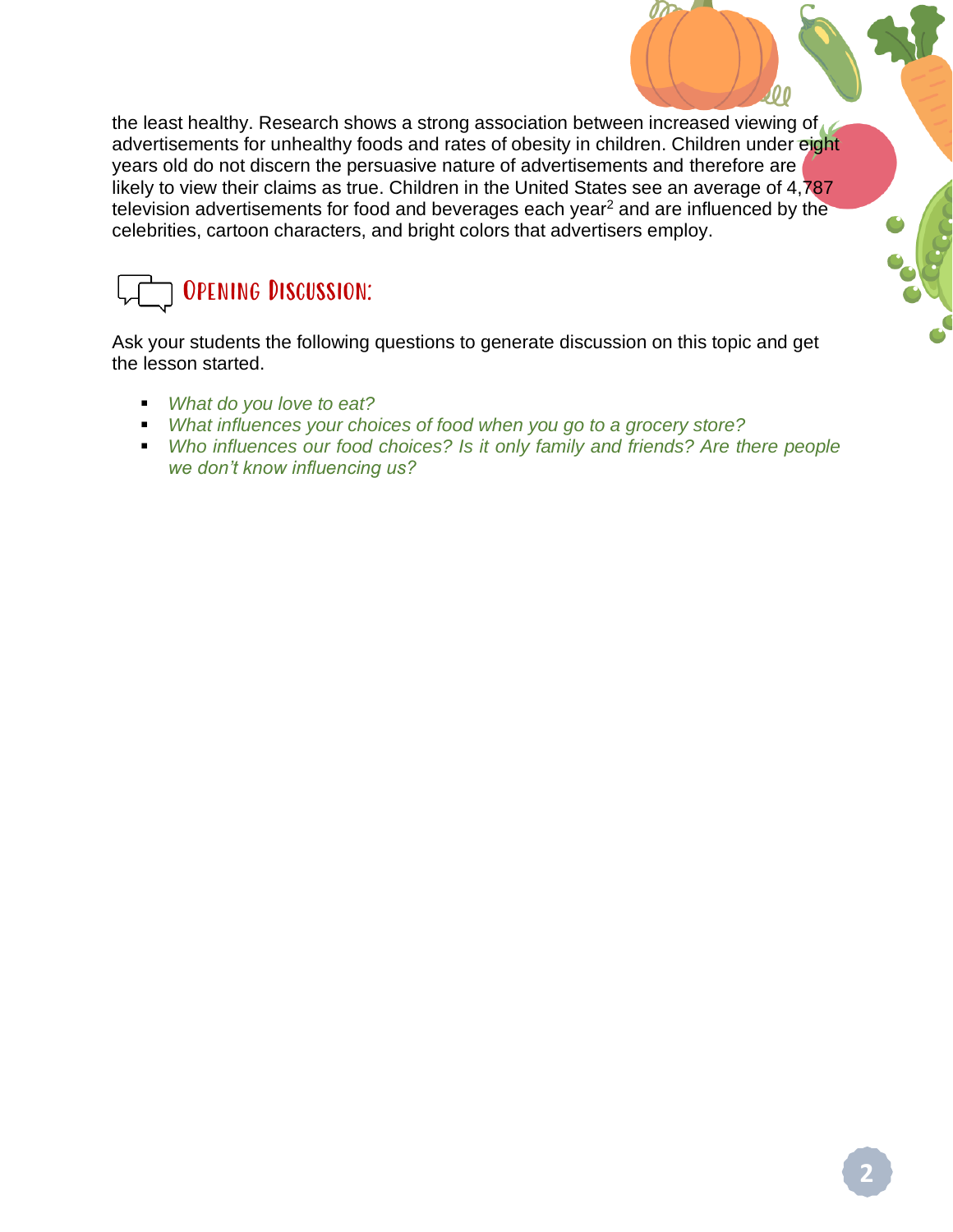

# Activity #1: Brand Recognition



### MATERIALS:

 $\Box$  Teacher Print Kit  $\Box$  Includes: Brand Recognition Answer Key (for Teachers, page 3)  $\Box$  Student Handouts (print 1 copy per 2 students)  $\Box$  Includes: Brand Recognition Image Cards that should be cut out (pages 2-5)  $\Box$  Scissors

PREP: Cut out Brand Recognition Image Cards from the Student Handouts and sort into decks.

### Lesson:

1. Hand out brand recognition cards to groups of 2-3 students. Give students two minutes to identify as many brands as they can. Have students sort cards into unrecognized and recognized brands.

### 2. Discuss:

- *Where do you see these brands and how often?*
- *How do you think branding affects your food choices?*
- *Which brand was the easiest to recognize? Why?*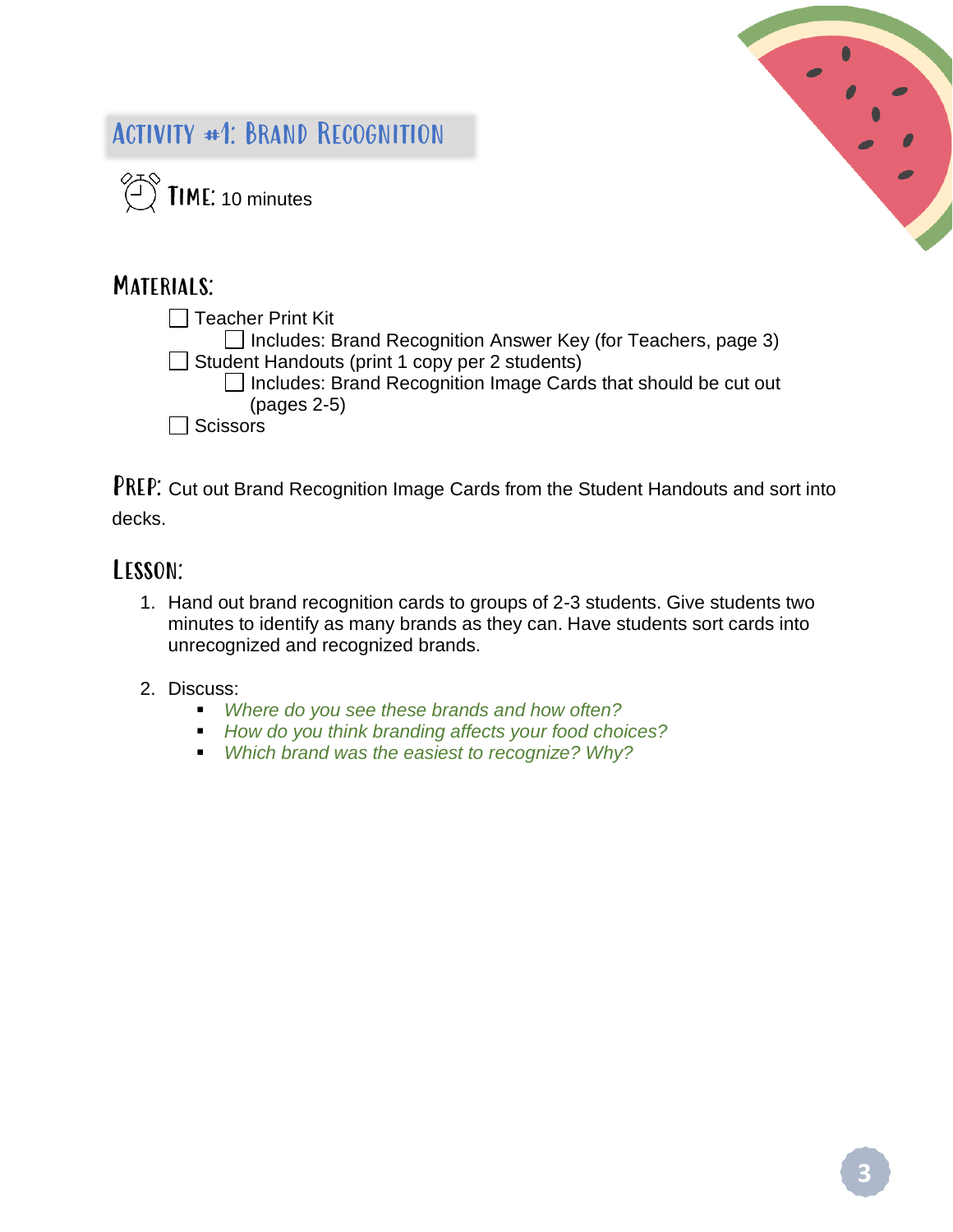

# Activity #2: Investigating the Ad Dollar

 $\begin{pmatrix} 1 \\ 1 \end{pmatrix}$  TIME: 15 minutes

### MATERIALS:

 $\Box$  Teacher Print Kit

 $\Box$  Student Handouts (print 1 copy per 2 students)

 $\Box$  Includes: Investigating the Ad Dollar (pages 6-9), which can also be projected if desired

Optional:  $\Box$  Projector

# Teacher Background (Optional)

Read this short article from the American Psychological Association: [The Impact of](https://www.apa.org/topics/obesity/food-advertising-children)  [Food Advertising on Childhood Obesity](https://www.apa.org/topics/obesity/food-advertising-children)

## Lesson:

- 1. Show the students the first two slides under Activity #2 in the Teacher Print Kit. Then discuss:
	- *What categories of food do advertisers spend the most on? What category do they spend the least on?*
	- *Why do you think advertisers spend more on the foods that they do?*
	- *How do you think food spending affects our choices in food?*
	- *How do you think advertising affects our health?*
- 2. Next, observe the third slide under Activity #2 in the Teacher Print Kit as a group and consider:
	- *Why do you think advertisers spend money on children?*

### Example:

Children do not have a "media filter." Establishing brand loyalty at a young age increases profits for companies throughout that child's lifetime.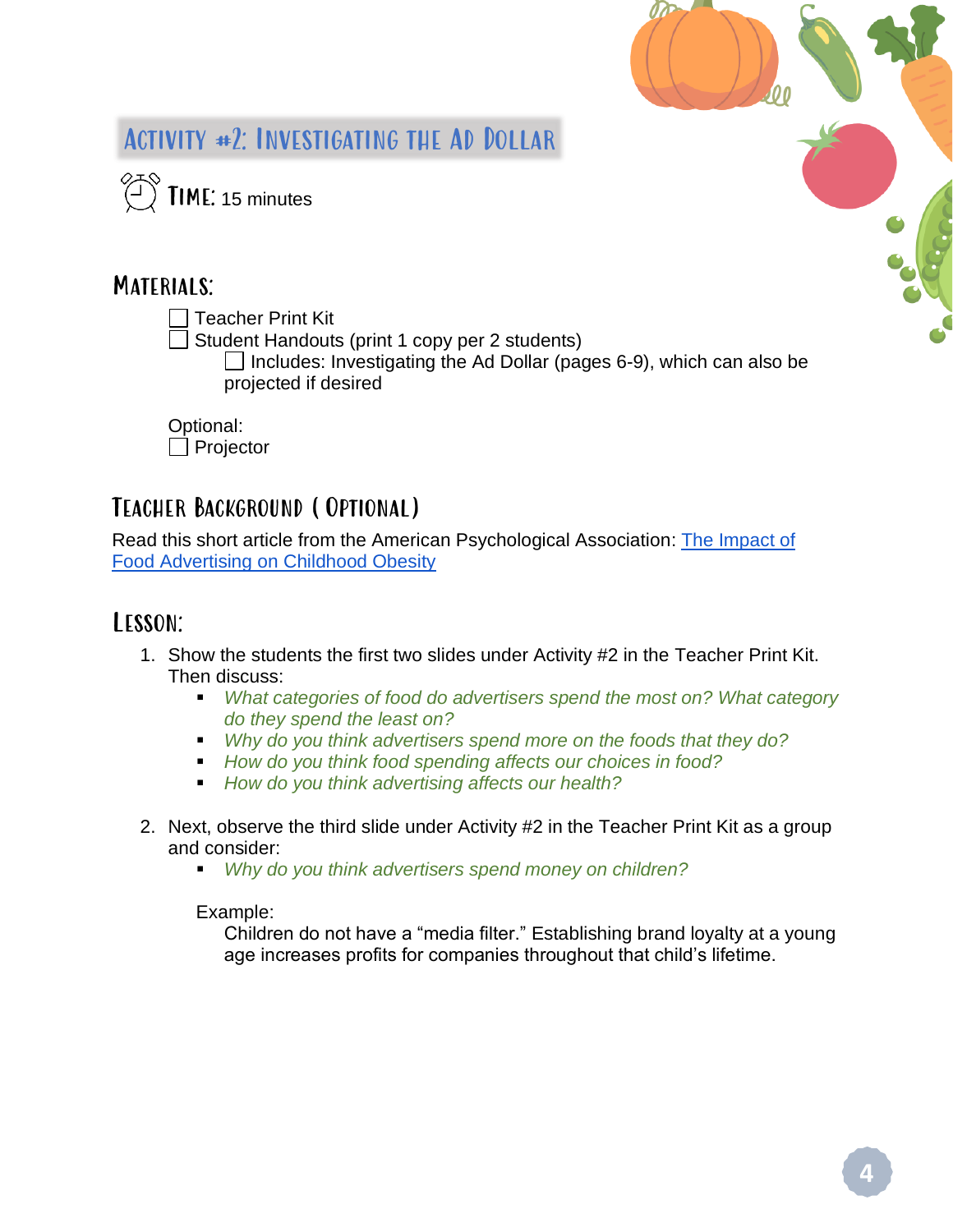

# Activity #3: Strategy Sleuths

 $\langle \widehat{\phantom{a}} \rangle$  TIME: 30-40 minutes

### MATERIALS:

- Magazines (have 1-3 magazines per 2 students) or food packages
- Whiteboard and markers (or large sheet of paper)
- Blank notebook paper (optional for students to use)
- Pens or pencils

#### Optional:

□ Strategy Sleuths Discussion Questions from the Teacher Print Kit or Student **Handouts** 

### Lesson:

- 1. Show the group a representative ad from one of the magazines. Discuss the below questions together. (Note: these questions are also included at the end of the Teacher Print Kit to be shown as a visual aid if desired.)
	- *Who is this ad intended for?*
	- *What strategies are the advertisers using to appeal to their audience?* [Write the list on the whiteboard. Try to come up with a list of 20-30 simple strategies.]

Examples: Celebrity endorsement, bright colors, positive information, giveaways, emotional appeal, narrative, humor, brand recognition

- *How effective do you think the ad is in selling the product? Why?*
- 2. Next, have students break into pairs.
- 3. Hand out 1-3 magazines to each pair.
- 4. Ask each group pick out a food advertisement from their magazine.
- 5. Have students think about, draw out, or write out the answers to the above discussion questions for their newly selected adds. You can post the questions on the board, project them, or hand out printed copies (see the Strategy Sleuths page 10 in both the Student Handouts and the Teacher Print Kit).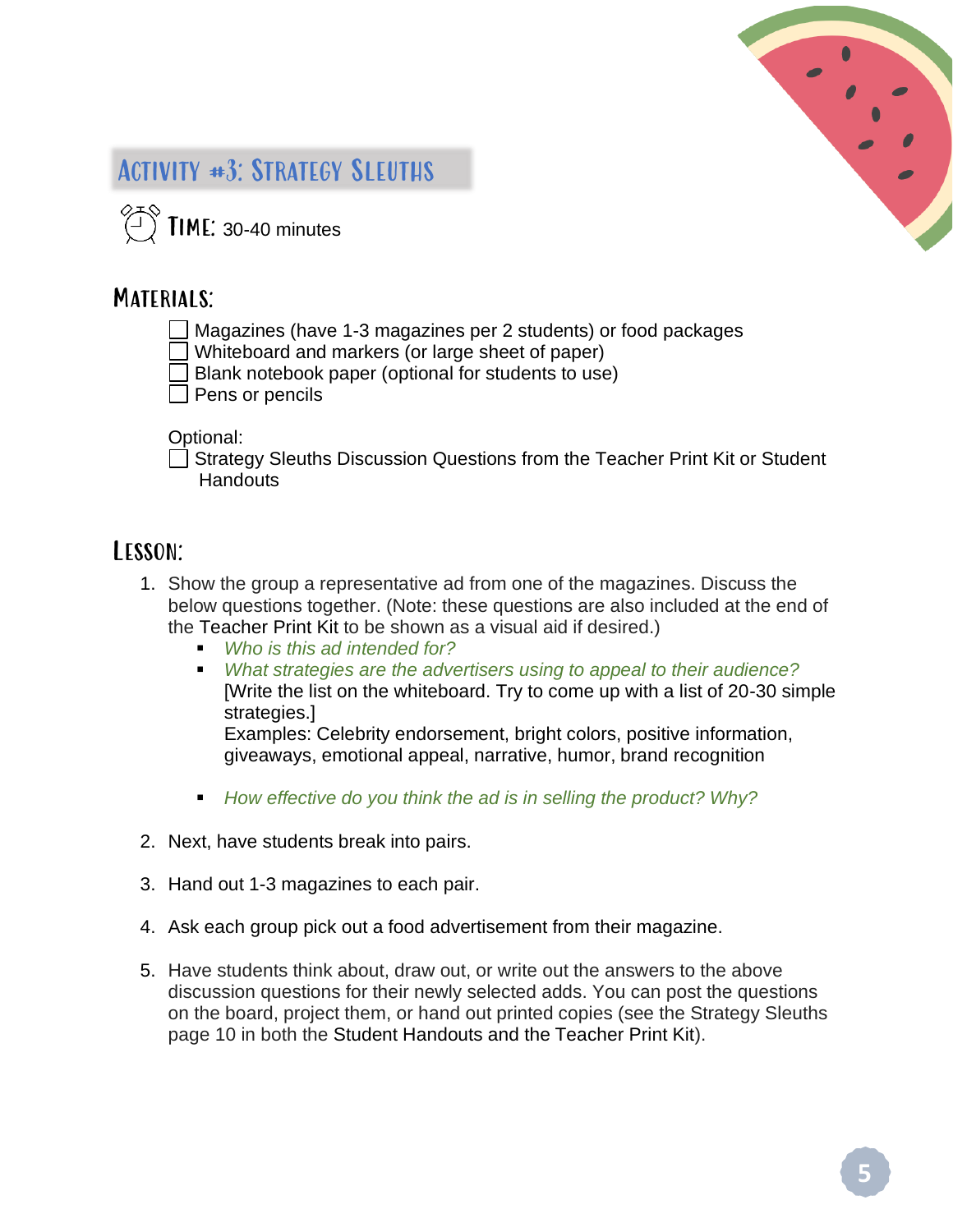- 6. Next, ask each pair to present their findings to the class. If you'd like, each group can also ask the rest of the class to come up with more strategies that the advertiser used.
- 7. Optional: You may want to end this lesson by reflecting on how advertisement strategies are intended to incentivize people to buy things or adopt certain behaviors. This is certainly true with food advertisements. Ask the groups to reflect on the overall impact that such strategies may be having on consumers, farmers, businesses.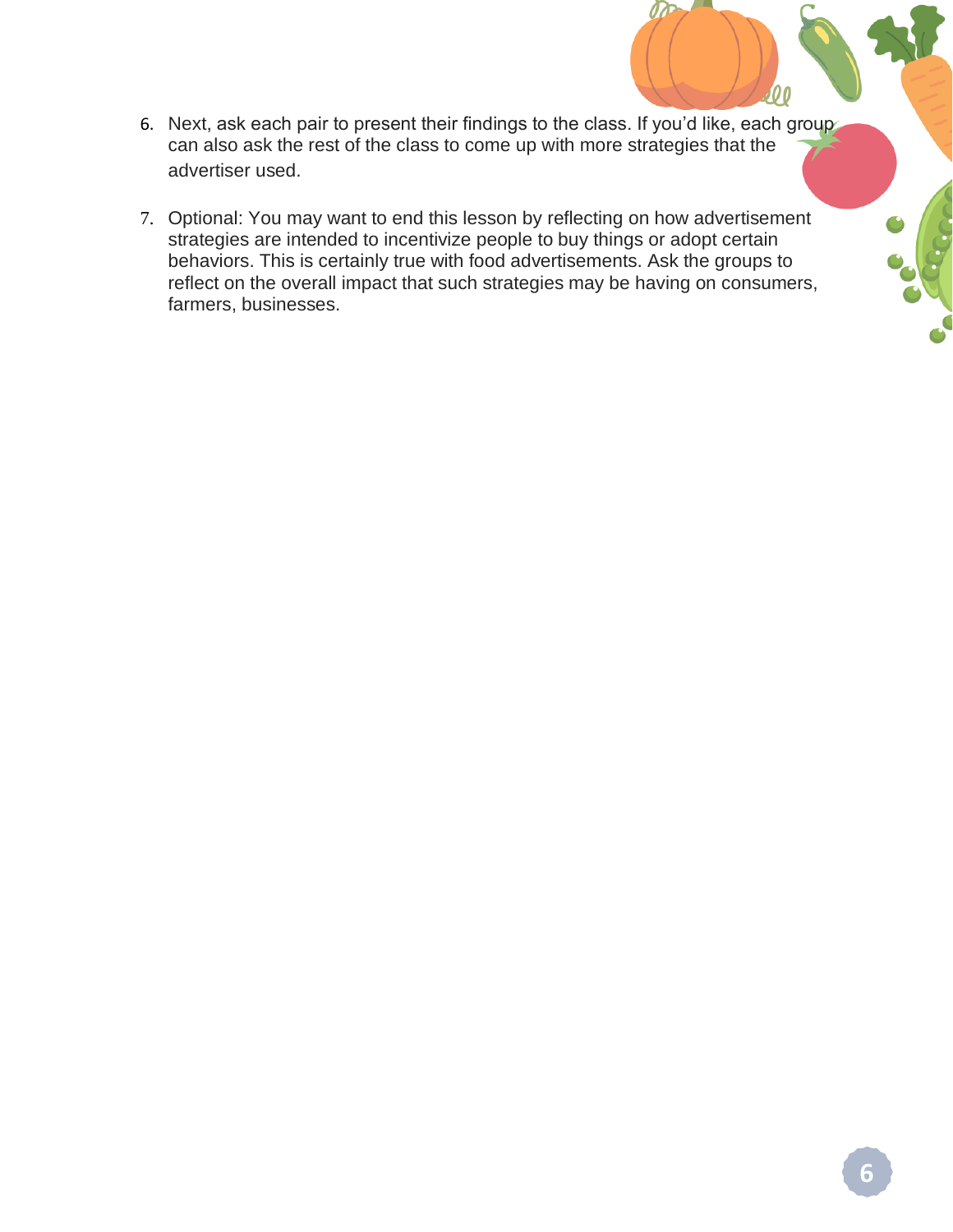# Connecting to the Garden

 $\overleftrightarrow{C}$  **TIME:** variable, 15+ minutes

# MATERIALS:

| Optional: |  |
|-----------|--|
|           |  |

Recipe Cards (from Bonus Card Deck) **Nutrition Basics Cards (from Bonus Card Deck)** 

Please Note: Optional Activity #4 ("Create Your Own Ad!") outlined below connects directly to your work in the garden through this short "Connecting to the Garden" exercise. Before beginning Activity #4, consider taking a walk through the garden with students and doing the following:

- 1. Point out crops that are ready for harvest—students may use these in their marketing campaigns in Activity #4. Use the **Recipe Cards** (found in the Bonus Card Deck) to help students brainstorm a few ideas of how they might combine ingredients in the garden to make them more marketable. Use the **Nutrition Basics Cards** (also in the Bonus Card Deck) to point out beneficial aspects of produce in the garden that students can use in their advertisements. You might follow the below script.
	- *Food advertising may seem distant from farming or gardening itself, but it isn't. How food is produced, harvested, and processed is influenced by business decision making, including marketing.*
- 2. As you walk the garden, consider these questions with students:
	- *Which products might be harder to market? What can you do, as an advertiser or marketer, to make them more appealing?*

Example: Winter squash is not very appealing eaten raw. We might **process** foods like squash to make them ready to eat by roasting or pureeing them, for example.

Example: A tomato with bulges or splits may not be appealing to a customer. We could **process** this tomato into a more marketable product like salsa, or we could start an **ad campaign** that celebrates "ugly" produce.

Example: Tomatoes stay good for only a few days after harvest, making them hard to market. We might process them into a **shelf stable** spaghetti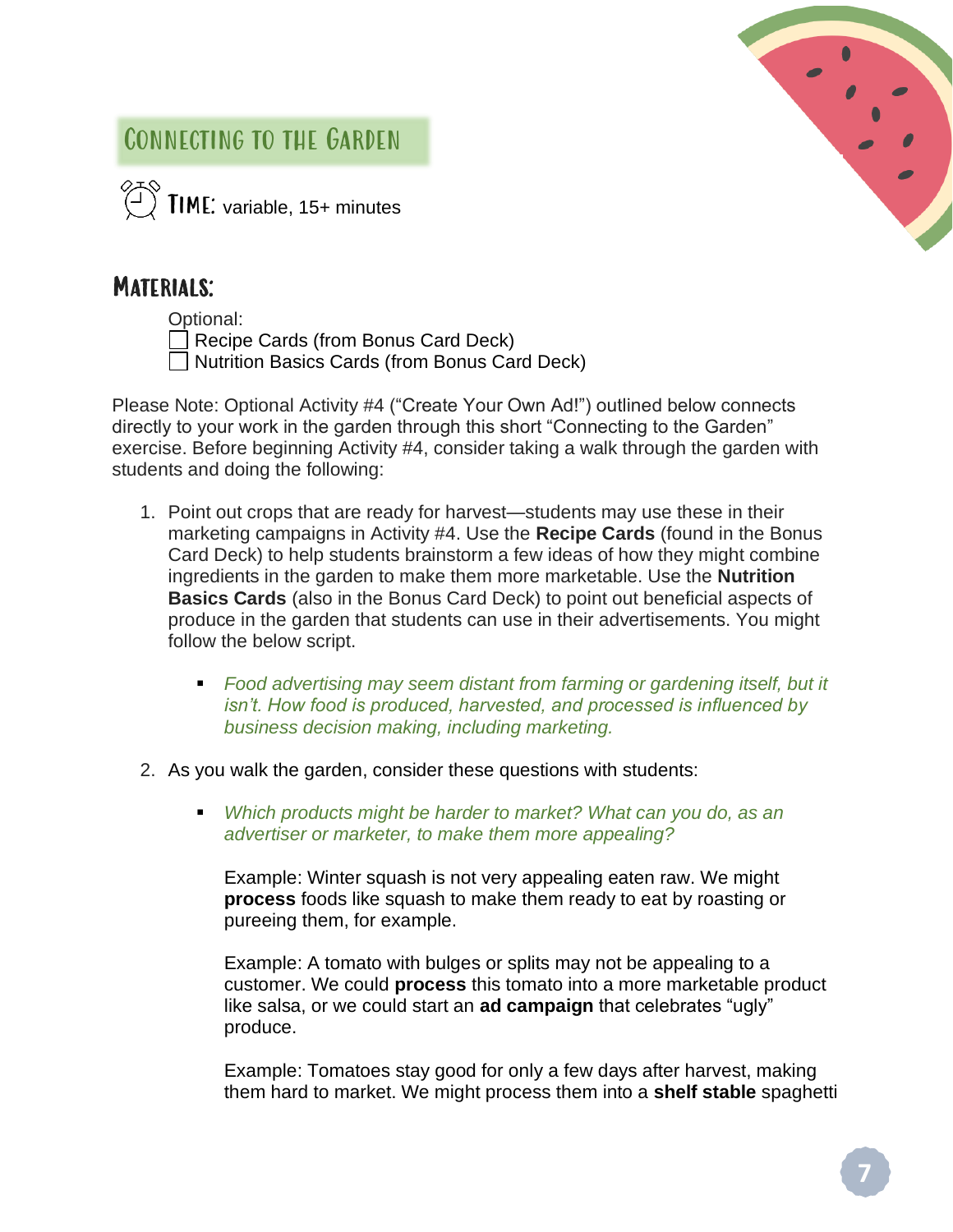sauce so we can sell to people in the winter as well as the summer, doubling our time in the market!

■ *If you were an advertiser working for a processor, what foods might you focus on advertising? If you worked for a farmer, which would you focus on?*

Example: Watermelons are appealing right off the vine. They don't need any processing to be appealing, and are a fairly easy, low-cost crop to grow. If you worked for a farmer, you might advertise melons. If you worked for the processor, you might advertise the squash, as more of the money will be put into processing before arriving at the consumer's table.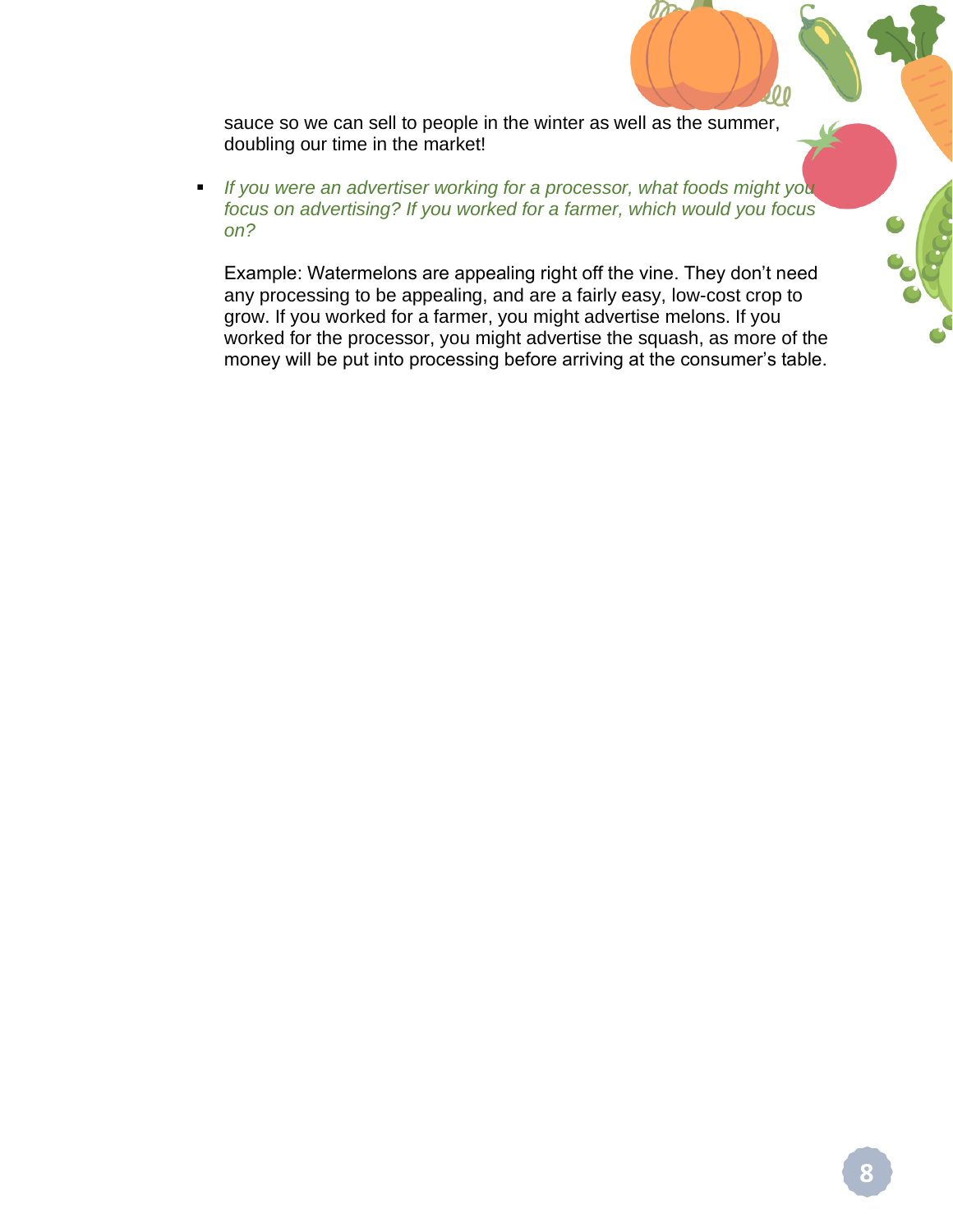

# OPTIONAL ACTIVITY #4: CREATE YOUR OWN AD!

 $\overbrace{C}^{\otimes 3}$  TIME: 40 minutes

### MATERIALS:

| $\Box$ Blank Paper |
|--------------------|
| □ Markers          |

Optional:

Nutrition Basics Cards (from Bonus Card Deck)

Recipe Cards (from Bonus Card Deck)

□ Supplies listed on Kitchen Essentials Card (from Bonus Card Deck) if you decide to cook or make any recipes

## Lesson:

- 1. Have students break into groups of 2-4.
- 2. Ask each group to harvest (or identify) one healthy food from the garden that they would like to advertise. Students should think about how they could market this crop. Would they process it by cooking, drying, or using it in a recipe? Would they package it in a unique way? What language might they use to describe the food? Note: If time and resources allow, students can look at the Recipe Cards (found in the Bonus Card Deck) as inspiration for their own new creation. Feel free to help them conceptualize and discuss their ideas, or even cook up their creation for everyone to taste!
- 3. Next, help each group determine the TYPE of ad they will create (ex. print, TV, radio, billboard, package, etc.), their target audience, and at least five STRATEGIES they will use from Activity #3 above to make their advertisement effective.
- 4. Give students time to create their advertisement. They can look at the Nutrition Basics Cards (found in the Bonus Card Deck) to help spark ideas on the value(s) of their product. They will need markers and paper for print ads, or they might write a script for a radio ad, etc.
- 5. Lastly, have each group present their advertisement to the rest of the class. After the brief presentation, discuss together the target audience for the ad, its effectiveness, and the strategies applied in each. [Optional: Ask the class to vote for the most effective and creative advertisement.]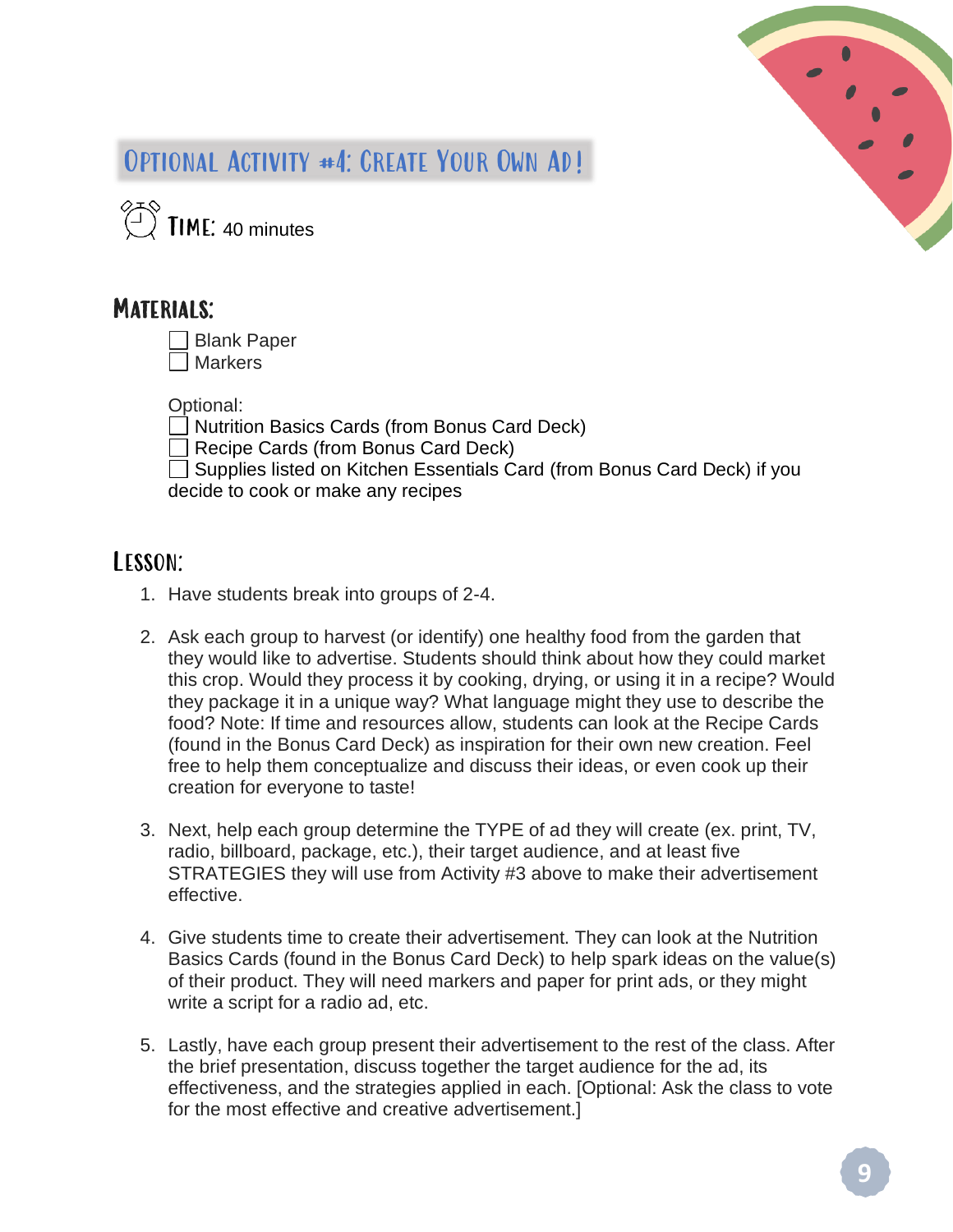

You may wish to help the students connect the dots in this lesson using a brief closing comment, such as the one below.

> ■ *There are many factors that influence our decisions as to what foods go into our body. Two of these factors are marketing and advertising. Often, the foods that make companies the most profit are also those highest in unhealthy ingredients and subjected to extensive processing. We can honor our bodies and our health by being aware of the messages and advertisements we see. We should aim to listen to and be most influenced by credible sources (evidence-based) and people who have our health and wellbeing in mind.*

Lastly, discuss the following.

- *Who decides what you eat?*
- Could we design a system where companies are incentivized to increase *health? How would advertising change?*
- *How does knowing how money affects what is advertised change how you see advertisements?*
- *What power do you have to influence others' eating habits?*